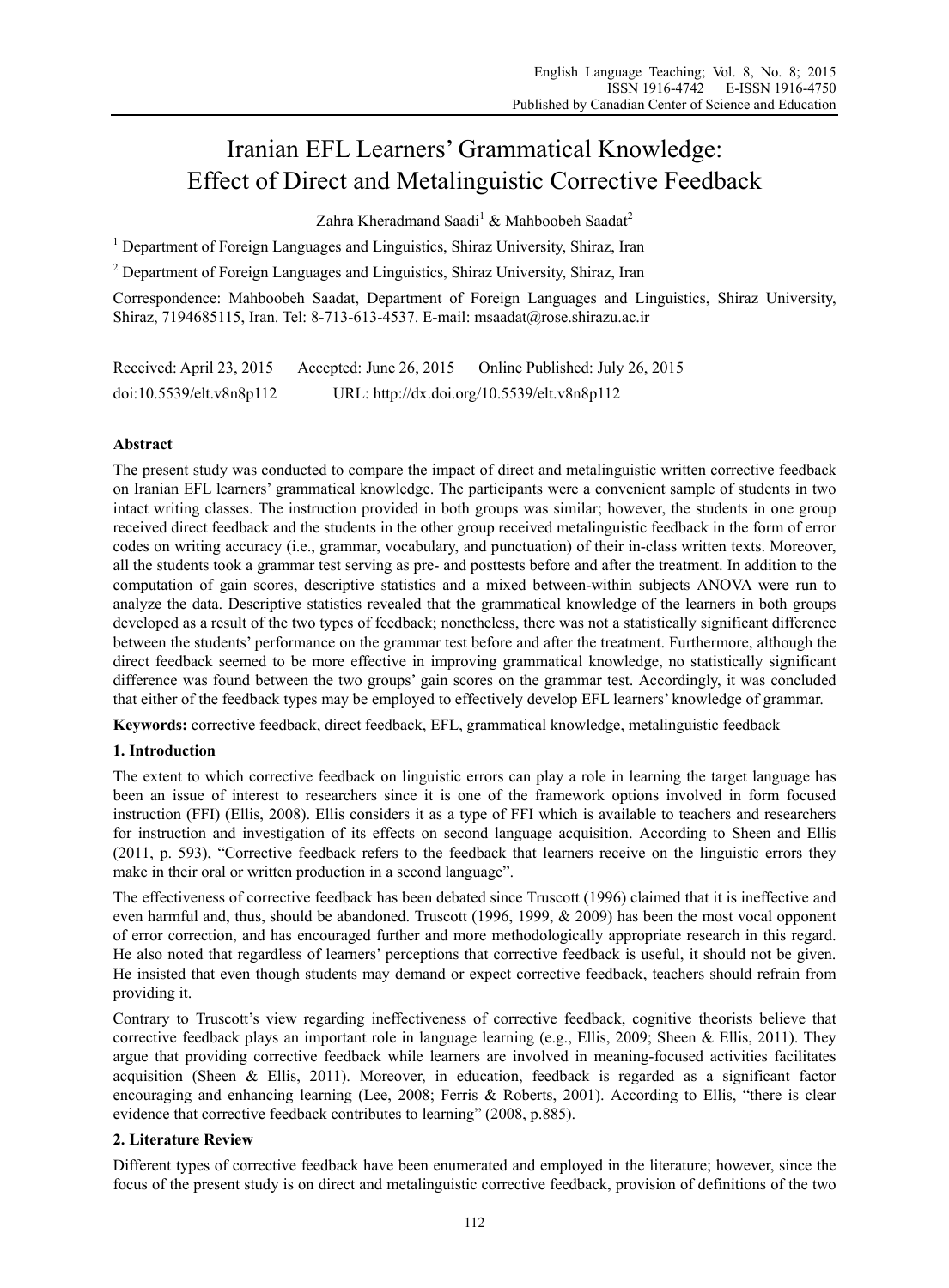types seems to be in order. Direct feedback occurs when the correct form is given instead of the incorrect form; whereas in metalinguistic feedback, some type of metalinguistic clue is provided. Use of error codes is one type of this feedback and it occurs when an error is identified with the use of error codes and abbreviations.

The role of (different types of) corrective feedback in language learning has already been investigated by a considerable number of researchers. Cohen and Robin are known as the first researchers who addressed this issue in 1976. They conducted an error analysis of verb forms of written drafts of three advanced ESL university students. Their goal was to investigate the effect of error correction done by the teachers on the accuracy and eradication of errors. They found no relationship between the provision of the teacher feedback and improvement of the students' accuracy in writing. The study showed that correction in written drafts was neither systematic nor enlightened enough to influence the students' accuracy.

Similarly, as mentioned before, Truscott (1996) not only rejected the efficacy of teacher feedback but also stated that this type of feedback should be abandoned since it is harmful. In addition, he believed that grammar correction limited the students to surface level structures of their written drafts, diverged the students from development of ideas and deviated their attention from focusing on the content and organization of their writings. Furthermore, Fazio (2001), in an experimental study, investigated the effect of providing the minority and majority students with corrections, commentaries and a combination of correction and commentary. The researcher's goal was to see the effect of these types of feedback on the journal writing accuracy of the students. The two groups were randomly assigned to different feedback conditions. For both student groups, results indicated no significant difference in accuracy due to feedback conditions.

On the contrary, Lalande (1982) showed that corrective feedback given by teachers helped students to improve the accuracy of their language skills. Yet in another study, Havranek (2002) investigated the relationship between feedback and acquisition. Eight classes, with a total of 207 students, were observed and the feedback episodes were transcribed. Class-specific tests, in which there were many task types that the students were required to complete, were administered to the students. The tests included as many errors from the feedback episodes as possible. There were two groups participating in the study, one involved in feedback episodes and the other not. The results of the tests suggested that more than half of the time, the students who made mistakes and were then corrected could use the structure correctly on the test.

Moreover, Chandler's (2003) study can be referred to as a study the result of which supported error correction. Chandler used the experimental and control groups' data and showed that students' correction of grammatical and lexical errors between assignments reduced such errors in their subsequent writing. Furthermore, the findings revealed that both direct correction and simple underlining of errors were more effective than describing the type of error. In fact, direct correction was effective in the production of accurate revisions. Finally, it was found that both students and teachers preferred direct correction since it was an easy and fast approach to error correction.

In a much similar vein, Sheen (2007) compared direct and indirect metalinguistic written corrective feedback on the learners' use of articles. Three groups were employed to conduct the study: a direct-only correction group, a direct metalinguistic correction group, and a control group. The results showed that both treatment groups performed much better than the control group, but the direct metalinguistic group outperformed the direct-only correction group in the delayed posttests. In other words, direct and metalinguistic types of feedback were effective in increasing accuracy in the learners' use of articles in subsequent writings completed immediately after the written corrective feedback treatment, but the metalinguistic written corrective feedback proved more effective than the direct written corrective feedback in the long term.

Furthermore, Ellis (2008) speculated that metalinguistic written corrective feedback forces learners to formulate some kind of rule about the particular grammatical feature on which they have received feedback and then they may use this rule; nonetheless, it takes time for the learners to use the rule effectively. On the other hand, direct feedback might have an immediate effect, but learners soon forget the correction; however, if they have learned the rule, it may have a long term effect on learners' ability to avoid the errors. Ellis (2009) further added that direct feedback has the advantage that it provides learners with explicit guidance about how to correct their errors.

Through a mixed method design, Paiva (2011) studied the Brazilian EFL teachers' beliefs about grammar-based corrective feedback on L2 writing and the relatedness of their beliefs to their pedagogical practices in their classes. The teachers in the study believed that

Grammar correction in L2 writing is necessary in writing classes. Providing corrective feedback on learners' writing is time consuming but worthwhile*.* Grammar feedback on L2 writing does not necessarily help learners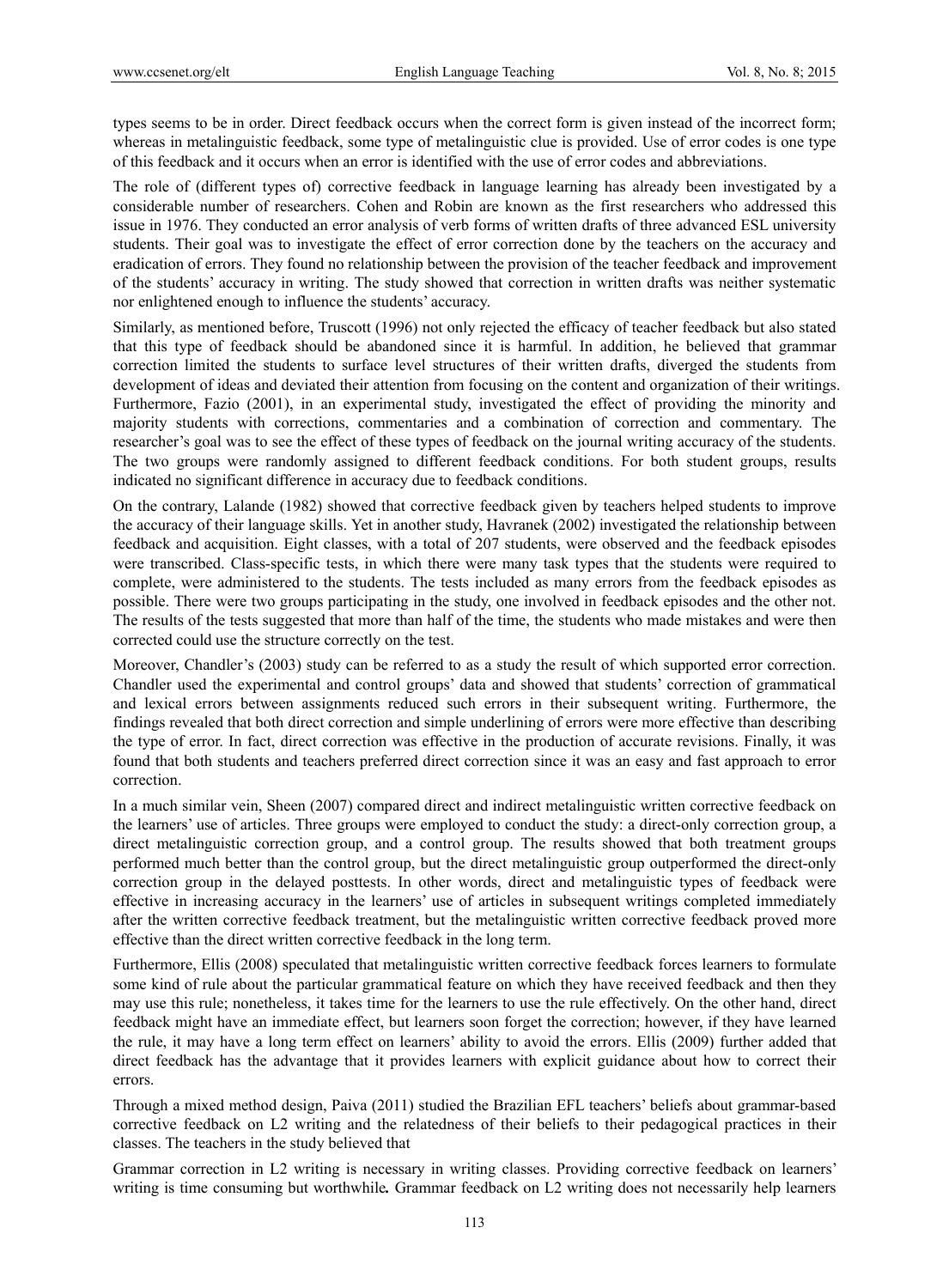write well, but can help them write accurately. Grammar correction in L2 writing is useful because students expect it from teachers. (p. 41)

Pavia (2011) found that the teachers considered corrective feedback on grammar in writing classes a useful activity. However, empirical evidence regarding the effectiveness of grammar-based corrective feedback on L2 writing was not provided in the study. Thus, the researcher expressed doubts about whether grammar correction actually contributes to learners' writing development. In an attempt to shed more light on the issue, more recent studies have sought to provide empirical evidence regarding effectiveness of corrective feedback in improving writing accuracy and accurate use of grammatical structures.

To see the effect of corrective feedback in task-based grammar instruction, Rezaei and Derakhshan (2011) provided EFL learners with metalinguistic and recast feedback on the use of conditional and wish structures. The participants of the study were randomly assigned to two experimental groups, one group receiving metalinguistic feedback and the other receiving recast, and a control group who did not receive any type of feedback. The findings indicated that the two types of feedback were effective in task-based grammar instruction and helped the experimental groups to learn accurate use of conditionals and wish statements. Concerning the two types of feedback, it was shown that metalinguistic feedback was more effective than recast in improving the students' accurate use of grammatical structures. According to the researchers, in the Iranian EFL context, explicit types of feedback such as metalinguistic feedback are more productive and helpful compared to implicit types of feedback since they are more congruent with the Iranian students' needs and wants.

Furthermore, the effect of direct focused and unfocused written corrective feedback on the Iranian EFL learners' accurate use of two English definite and indefinite articles, 'a' and 'the' was investigated by Farrokhi (2012). The participants were divided into two experimental groups and a control group. One experimental group received focused feedback and the other one received unfocused feedback, and the control group received no feedback. The results showed that the two experimental groups outperformed the control group and the feedback given to the experimental groups improved the students' accurate use of English articles. Another finding of the study was superiority of the focused feedback over the unfocused feedback in improving accurate use of the two mentioned English articles.

Moreover, Daneshvar and Rahimi (2014) investigated the effect of two types of written feedback, direct focused and recast, on the Iranian EFL learners' writing grammatical accuracy. The participants of the study were 90 intermediate students who were divided into three groups: two experimental groups, who received either direct focused or recast feedback, and a control group who received no feedback. The results of the study showed that the two experimental groups outperformed the control group in improving the grammatical accuracy of their writing tasks. Moreover, it was revealed that recast was more effective than direct feedback in improving the EFL learners' writing accuracy.

Recently, Al Ajam (2015) examined the effect of written corrective feedback on Arab students' accurate use of English propositions. The participants were assigned to an experimental group who received written feedback on the accurate use of propositions and a control group who received general comment on their overall writing performance. The experimental group received feedback on the accurate use of ten propositions which were regularly confusing to the students. The results showed that the treatment given to the experimental group was effective in helping the students to use the mentioned English propositions accurately.

## **3. Objectives and Research Questions**

Although some researchers have shown that metalinguistic feedback (Chaung, 2005; Ellis, 2008; Nagata, 1993; Sheen, 2007) and metalinguistic feedback with annotation tools (Yeh & Lo, 2009) are effective types of feedback, some others believe that students may lack the necessary linguistic knowledge (Ferris & Robert, 2001) and time (Ellis, 2008) to correct themselves. Additionally, regarding written corrective feedback, some early research revealed that corrective feedback given on students' writing had no effect on their development (e.g., Truscott, 1996, 1999, & 2009); however, some other studies found that different types of corrective feedback provided on L2 writing can be effective (e.g., Chandler, 2003; Ellis, 2008; Sheen, 2007).

Nevertheless, the studies in which written corrective feedback was provided merely explored its effectiveness in improving learners' accuracy in their later written drafts, not their grammar knowledge. To add to the literature done on the issue and to fill the gap in the literature, this study tries to investigate whether corrective feedback, which is one of the options of FFI, can help learners to learn grammatical structures. Furthermore, it intends to explore how the two different types of feedback, direct and metalinguistic, may result in acquiring grammar knowledge. In so doing, the study addresses the following questions.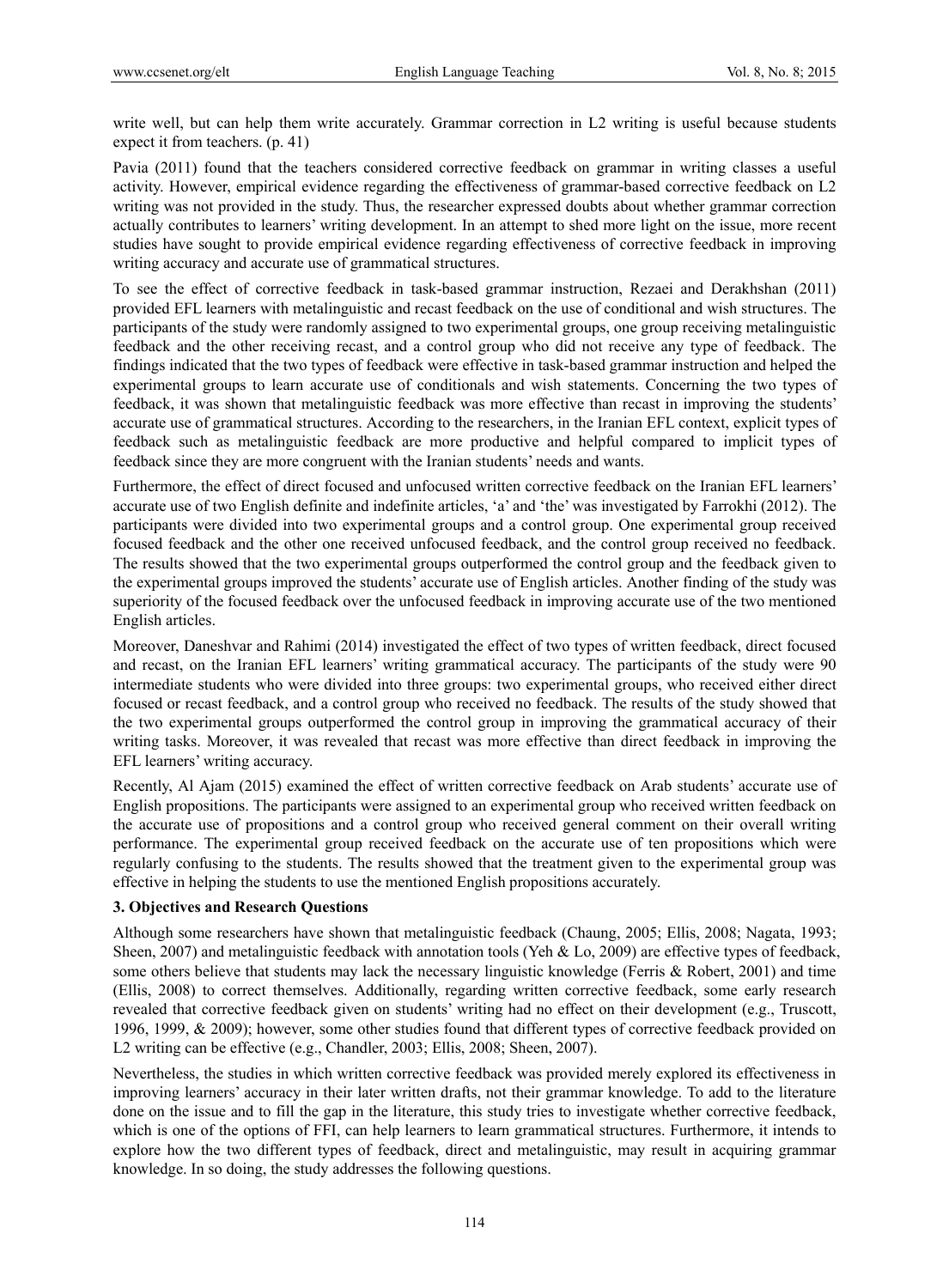1. Do direct and metalinguistic corrective feedback types result in Iranian EFL learners' grammar knowledge improvement?

2. Is there any significant difference between the effect of direct and metalinguistic written feedback on Iranian EFL learners' grammar knowledge?

#### **4. Method**

#### *4.1 Setting and Participants*

The present study was conducted at Shiraz University, Iran. A convenient sample of 29 (12 male, and 17 female) sophomore students majoring in English Language and Literature who had already enrolled in two intact classes took part in the study. The students in the two groups were of upper intermediate level command of the English language according to the results obtained from the Oxford Quick Placement Test (Oxford University Press, 2001). The students participated in two classes of Paragraph Writing each of which was held about two hours a week for a semester. Random assignment was used to assign the classes to different treatment groups, direct feedback  $(N=11)$  and metalinguistic feedback  $(N=18)$ .

#### *4.2. Instruments*

## 4.2.1 The Proficiency Test

To make sure about the homogeneity of the two groups in terms of language proficiency before the treatments, the researchers used the information obtained through the administration of the Oxford Quick Placement Test (Oxford University Press, 2001).The test was designed by Oxford University and University of Cambridge Local Examination Syndicate. It consists of two parts (the first part intended for all the participants and the second for proficient participants) with a total of 60 multiple-choice questions on vocabulary, grammar, and cloze passages. The participants were required to answer all the questions in 30 minutes as it was stated in the manual. The reliability index of the test estimated through Cronbach's alpha appeared to be .86 which was quite satisfactory for the purpose of the study.

#### 4.2.2 The Grammar Test

A grammar test, administered at the beginning and at the end of the course, functioned as both the pretest and posttest. The test, which was a sample practice TOEFL test, consisted of 40 multiple choice grammar items. The students were asked to do the test in 30 minutes. The pretest informed the researchers of the learners'grammar knowledge before the treatments, and the comparison between the participants' performances on the two test could show the efficiency of the treatments in improving the students' grammar knowledge. The reliability of the test estimated through Cronbach's alpha turned out to be .88.

## *4.3 Data Collection Procedure*

As mentioned before, the participants of the present study were the students of two intact paragraph writing classes. In the first session, in order to confirm the homogeneity of the two groups before the commencement of the treatment, the students in both classes were given the proficiency test and the grammar test. The results of these tests informed the researchers of the individual learners' language proficiency level and their grammatical knowledge. Then, the classes were randomly assigned to the direct group, who received instruction on writing and direct feedback on their errors, and the metalinguistic group, who received instruction on writing and metalinguistic feedback in the form of error codes.

During the course which consisted of 16 sessions, the students received instruction on principles of paragraph writing and techniques for developing paragraphs. In the initial sessions, the students in each group got familiar with the kind of feedback they were supposed to receive in the following sessions: i.e., direct or metalinguistic feedback. The students in both groups were asked to do a variety of activities and tasks including brainstorming, outlining, free writing, writing topic sentences, and 10 writing tasks following instruction on using different techniques of support or methods paragraph development. In other words, each session after the students were taught how to use a technique of support or a method of paragraph development, they wrote a paragraph using no more than 200 words on the assigned topic following the instructions provided. Afterwards, the students received corrective feedback on the accuracy of their assignments. The students in both groups were also supposed to revise their texts based on the feedback they had received and hand them in the next session. The revision of their first drafts was intended to help them notice the objectives and benefits of the type of feedback offered and employ the feedback to improve their written texts. At the end of the course, the students in both groups were given the same grammar test, which served as the posttest, as well as their final writing test.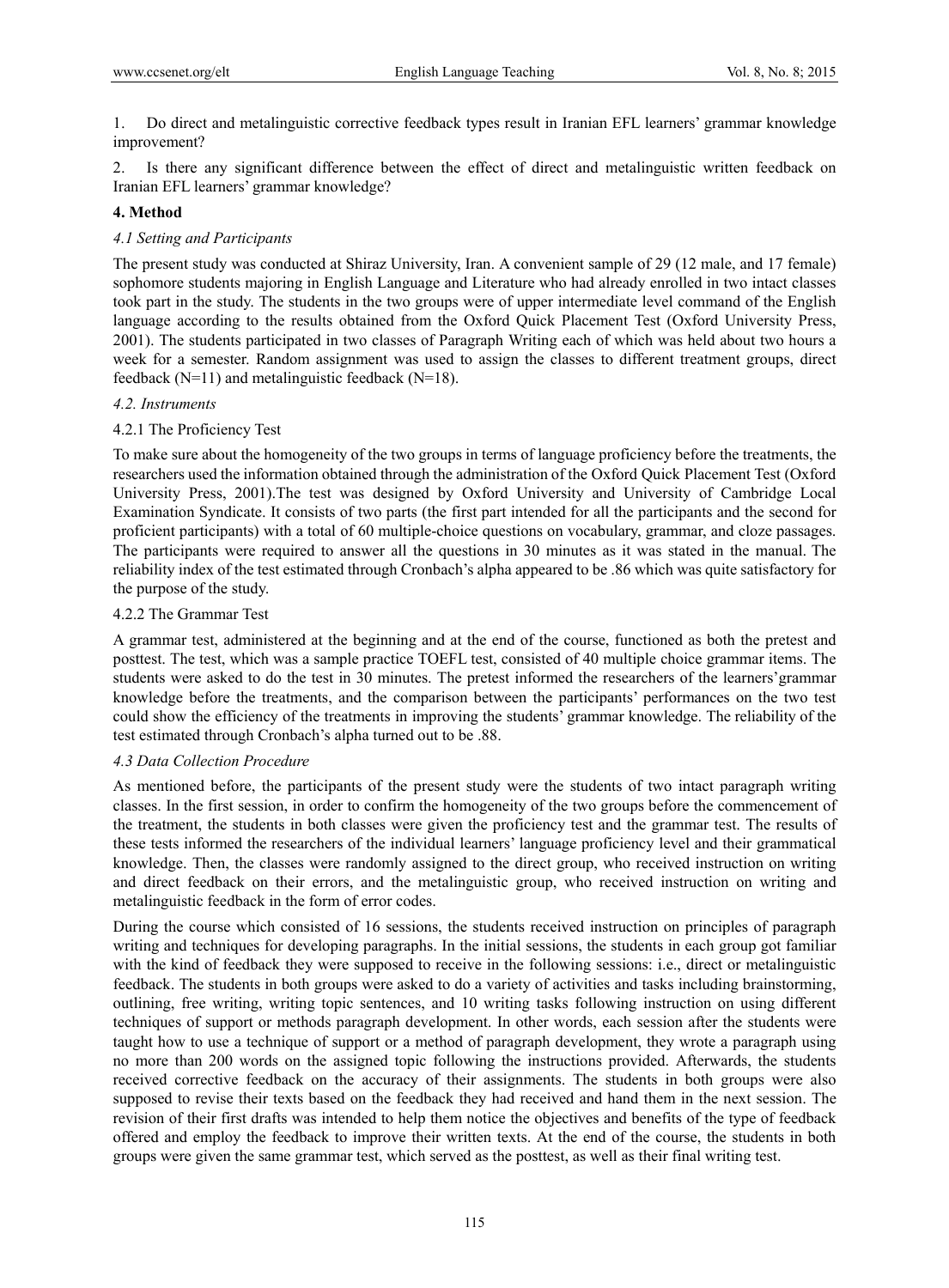#### *4.4 Data Analysis Procedure*

Before initiation of the treatment, the two groups' scores on the proficiency test and the grammar pretest were compared using two independent samples t-tests to ensure the homogeneity of the two groups in terms of language proficiency and grammar knowledge. In order to detect any possible improvement in the students' grammar knowledge, the learners' performances on the pretest and posttest grammar test were compared. In fact, a mixed between-within ANOVA was run to answer the research questions. Subsequently, in order to do a more detailed analysis of the results of the study, the gain scores for the students' performances on the grammar pretest and posttest were also computed and compared using t-tests. It is worth mentioning that since three independent samples t-tests were supposed to be run in the study and this could increase the possibility of obtaining spuriously significant differences, Bonferroni adjustment was first applied ( $\alpha_{\text{adiusted}} = \alpha/c = .05/3 = .0167$ ) and the obtained p-values were compared with the adjusted α level.

#### **5. Results**

In this section, the results of the placement test which was administered to verify the homogeneity of the two classes in terms of the students' level of language proficiency are provided. Moreover, the results of detailed analyses of the grammar pre- and posttests are provided.

## *5.1 Results of the Proficiency Test*

As mentioned before, a proficiency test (Oxford Quick Placement Test, 2001) was used before the treatment to examine the two groups' proficiency in English. To compare the proficiency scores of the students in the two groups, who appeared to be at the upper intermediate level (based on the placement test scoring scale), an independent-samples t-test was run. According to Table 1, there was no significant difference between the direct and metalinguistic groups' proficiency scores (t  $(27) = 65$ ,  $Sig = 51$ ). This indicates the homogeneity of the two classes in terms of language proficiency before the intended treatments.

|                            | Table 1. Descriptive statistics for language proficiency scores of the direct and metalinguistic groups and results of |
|----------------------------|------------------------------------------------------------------------------------------------------------------------|
| independent-samples t-test |                                                                                                                        |

| Group          |    | Mean  | SD   | Min | Max | Possible range |      | df | Sig. (two-tailed) |
|----------------|----|-------|------|-----|-----|----------------|------|----|-------------------|
| Direct         |    | 40.18 | 9.71 | 25  |     | $0 - 60$       | .659 | 27 | .516              |
| Metalinguistic | 18 | 37.78 | 9.43 | 18  |     | $0 - 60$       |      |    |                   |

## *5.2 Results of the Grammar Pretest*

Similarly, to investigate the homogeneity of the two groups with regard to their grammar knowledge, an independent-samples t-test was conducted. As Table 2 shows, there was not a significant difference between the scores of the direct and metalinguistic groups on the grammar pretest (t  $(27) = -1.50$ , Sig = 1.44) which indicated that the two groups of students possessed similar levels of grammar knowledge before the treatments started.

Table 2. Descriptive statistics for grammar pre-test scores of the direct and metalinguistic groups and results of independent-samples t-test

| Group          |    | Mean | <b>SD</b> | Min  | Max | Possible range |         | df | Sig. (two-tailed) |
|----------------|----|------|-----------|------|-----|----------------|---------|----|-------------------|
| Direct         |    | 25.4 | 8.25      | 14   | 36  | $0 - 40$       | $-1.50$ | 27 | .144              |
| Metalinguistic | 18 | 29.3 | 5.64      | - 17 |     | $0 - 40$       |         |    |                   |

*5.3 Comparison of the Effects of Direct and Metalinguistic Feedback on the Improvement of the Students*'*Grammar Knowledge* 

In order to assess the impact of the two types of feedback on the students' grammar knowledge, a comparison was made between the direct and metalinguistic groups' scores on the pretest and posttest grammar test. As the results displayed in Table 3 show, both groups appeared to have made improvement as a result of the type of feedback offered.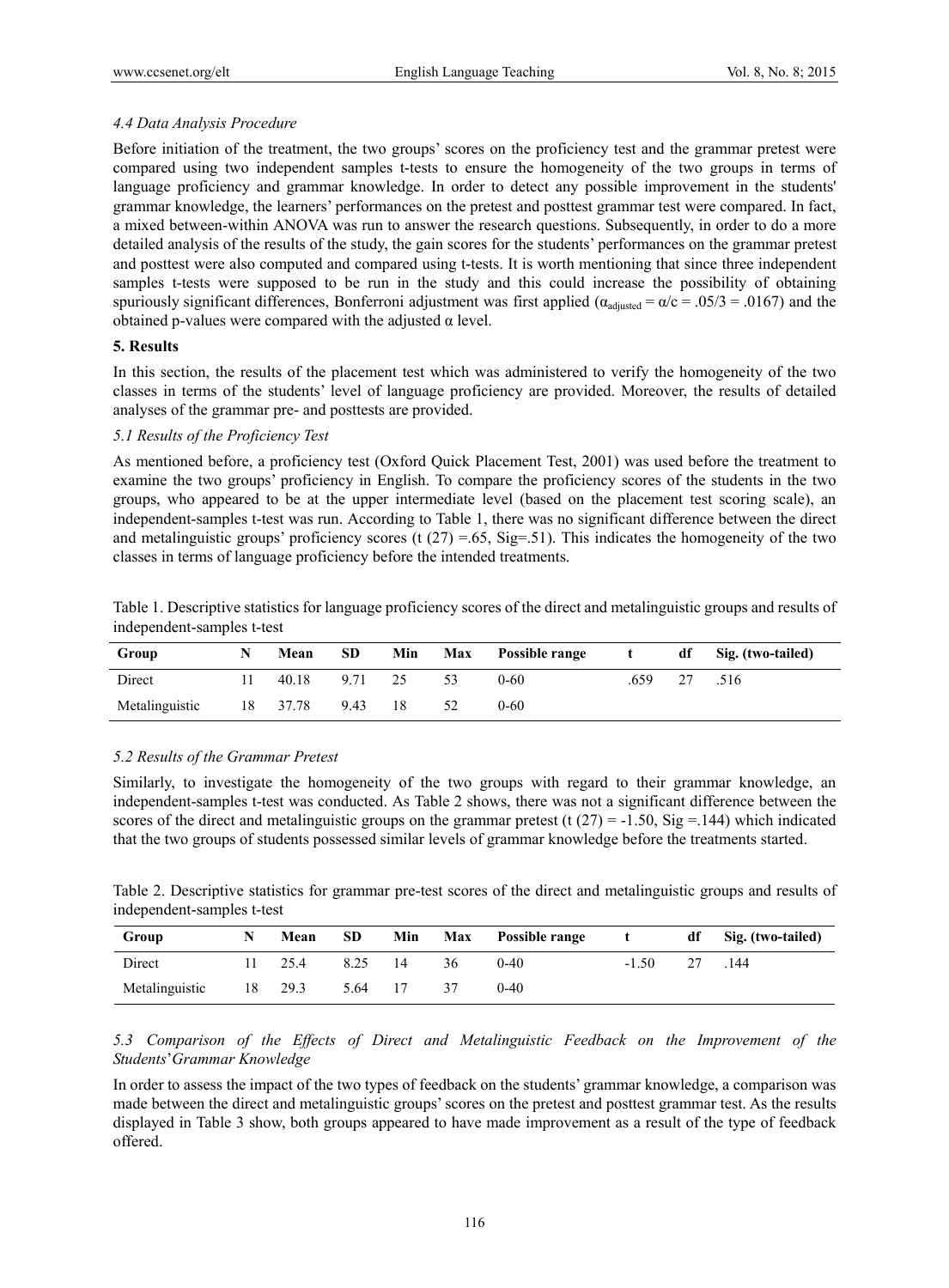|                       | <b>Grammar</b> test | Group                          | N  |      |         |    | Mean SD Min Max Possible range |
|-----------------------|---------------------|--------------------------------|----|------|---------|----|--------------------------------|
|                       | Pre-test            | Direct                         | 11 | 25.4 | 8.25 14 | 36 | $0-40$                         |
| Descriptivestatistics |                     | Metalinguistic 18 29.3         |    |      | 5.64 17 | 37 | $0 - 40$                       |
|                       | Post-test           | Direct                         | 11 | 28.0 | 7.58 17 | 38 | $0 - 40$                       |
|                       |                     | Metalinguistic 18 30.3 5.23 17 |    |      |         | 37 | $0 - 40$                       |

Table 3. Descriptive statistics for pretest and posttest grammar scores

However, in order to statistically examine the two groups' performances, a mixed between-within subjects analysis of variance (ANOVA) was conducted. At first, preliminary assumption testing was conducted to check for homogeneity of inter-correlations and homogeneity of variances; no serious violations were observed. As the results in Table 4 indicate, there was not a significant interaction between time and group (i.e. different interventions) (Wilk's Lambda=.948, F  $(1, 27)$  =1.48, Sig=.234, Partial eta squared=.052), meaning that in the course of time the two experimental groups'development in grammar knowledge did not show much difference. As for the impact of the two types of intervention, the effect was not significantly different (F  $(1, 27) = 1.68$ , Sig=.206, Partial eta squared=.059), suggesting no difference in the effectiveness of the two feedback types in improving the students' grammar. However, there was a significant main effect for time (Wilk's Lambda=.776, F  $(1, 27) = 7.80$ , Sig=.009, Partial eta squared=.224). This shows that both groups significantly improved their grammar knowledge over time and the effect of time, as indicated by the effect size, was large (Cohen, 1988).

| Table 4. Results of mixed between-within subjects ANOVA for pretest and posttest grammar scores |  |  |  |  |  |  |  |  |  |
|-------------------------------------------------------------------------------------------------|--|--|--|--|--|--|--|--|--|
|-------------------------------------------------------------------------------------------------|--|--|--|--|--|--|--|--|--|

| Mixed-between-within ANOVA             |               |                           |       |                      |          |      |                                      |
|----------------------------------------|---------------|---------------------------|-------|----------------------|----------|------|--------------------------------------|
| Multivariate                           | <b>Effect</b> | Wilk's Lambda<br>value    | F     | <b>Hypothesis df</b> | Error df | Sig. | <b>Partial Eta</b><br><b>Squared</b> |
| tests (of within<br>subject effect)    | Time          | .776                      | 7.80  |                      | 27.000   | .009 | .224                                 |
|                                        | Time*Group    | .948                      | 1.48  |                      | 27.000   | .234 | .052                                 |
| Tests of<br>between-subjec<br>t effect | Group         | Type III Sum<br>ofSquares | df    | Mean Square          | F        | Sig. | Partial Eta<br>Squared               |
|                                        |               | 131.7                     | 1(27) | 131.7                | 1.68     | .206 | .059                                 |

A comparison between the improvements in the grammar knowledge of the students in the two groups over time is graphically depicted in Figure 1. As it is shown in the figure, the students in the direct group showed a rather better performance than their counterparts in the metalinguistic group over time; however, the results displayed in Table 4 showed no statistical difference between the performances of the students in the two groups in terms of grammar knowledge.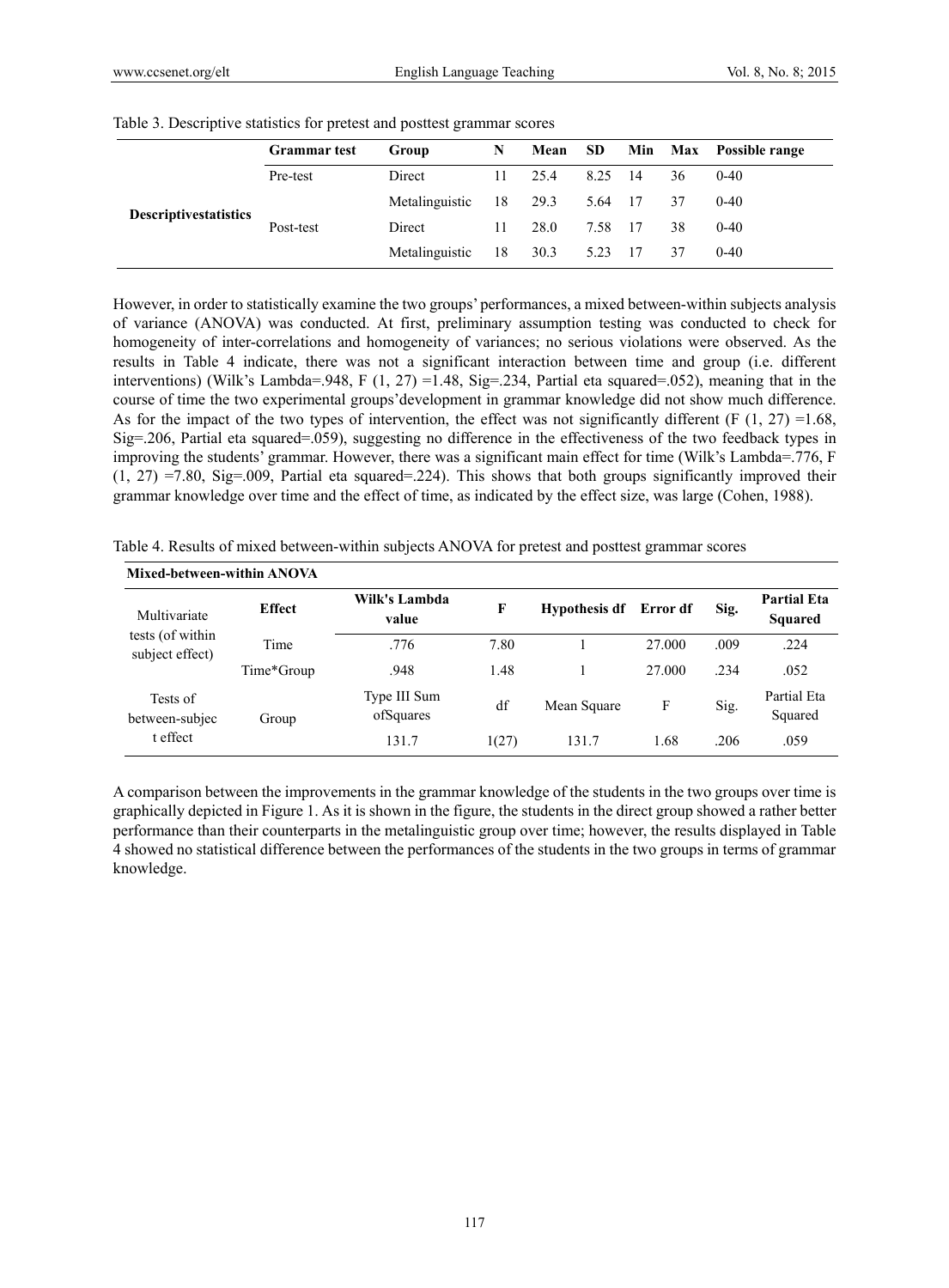

Figure 1. Comparison of pretest (1) and posttest (2) grammar scores of the direct and metalinguistic groups

In order to scrutinize the issue further, gain scores of individual students in both groups from pretest to posttest grammar test were computed and compared using an independent-samples t-test. As the results in Table 5 indicate, the mean grammar gain score of the students in the direct group  $(M=199, SD=.253)$  was higher than the mean gain score of the students in the metalinguistic group  $(M=0.063, SD=0.268)$ ; however, there was not a statistically significant difference between the mean gain scores of the two groups (t  $(27) = 1.34$ , Sig = 190). This suggests that the direct and metalinguistic feedback on the students' writing tasks resulted in rather similar improvement in the grammar knowledge of both groups.

Table 5. Descriptive statistics for the direct and metalinguistic groups' grammar gain scores and results of independent-samples t-test

| Group          |    | Mean | <b>SD</b> |     | df | Sig. (two-tailed) |
|----------------|----|------|-----------|-----|----|-------------------|
| Direct         |    | .199 | .253      |     |    |                   |
| Metalinguistic | 18 | .063 | .268      | .34 | 27 | .190              |

#### **6. Discussion and Conclusion**

In this section, at first, the two research questions posed earlier are restated and the results of the study are discussed in the light of the literature. Finally, conclusions are drawn, and pedagogical implications of the study and suggestions for further research are offered.

## **Research question one: Do the direct and metalinguistic corrective feedback types offered to the two groups result in the Iranian EFL learners' grammar knowledge improvement?**

According to the results, the participants in both groups gained higher grammar scores after receiving the type of feedback presented in their groups. Therefore, both types of feedback similarly resulted in the development of the learners' grammar knowledge. The results of the study were in line with the studies which showed that corrective feedback was effective in furthering language learning (Chandler, 2003; Ellis, 2008; Ellis, 2009; Havranek, 2002; Lalande, 1982; Rezaie & Derakhshan, 2011; Sheen, 2007) or recommended form-focused correction as a valuable instructional approach (Paiva, 2011). Moreover, the results supported the findings of Daneshvar and Rahimi (2014) and Al Ajam's (2015) studies which showed that written grammar-based feedback on the students' writing tasks helped them to improve their grammatical accuracy in subsequent writing tasks. What's more, the present study showed that feedback on grammar improved the students' accurate use of grammatical structures; this lends further support to the conclusions made by Rezaei and Derakhshan (2011) and Farrokhi (2012), also done in the Iranian context, which showed that providing the students with feedback on some specific grammar points helped them to use the grammaratical structures accurately.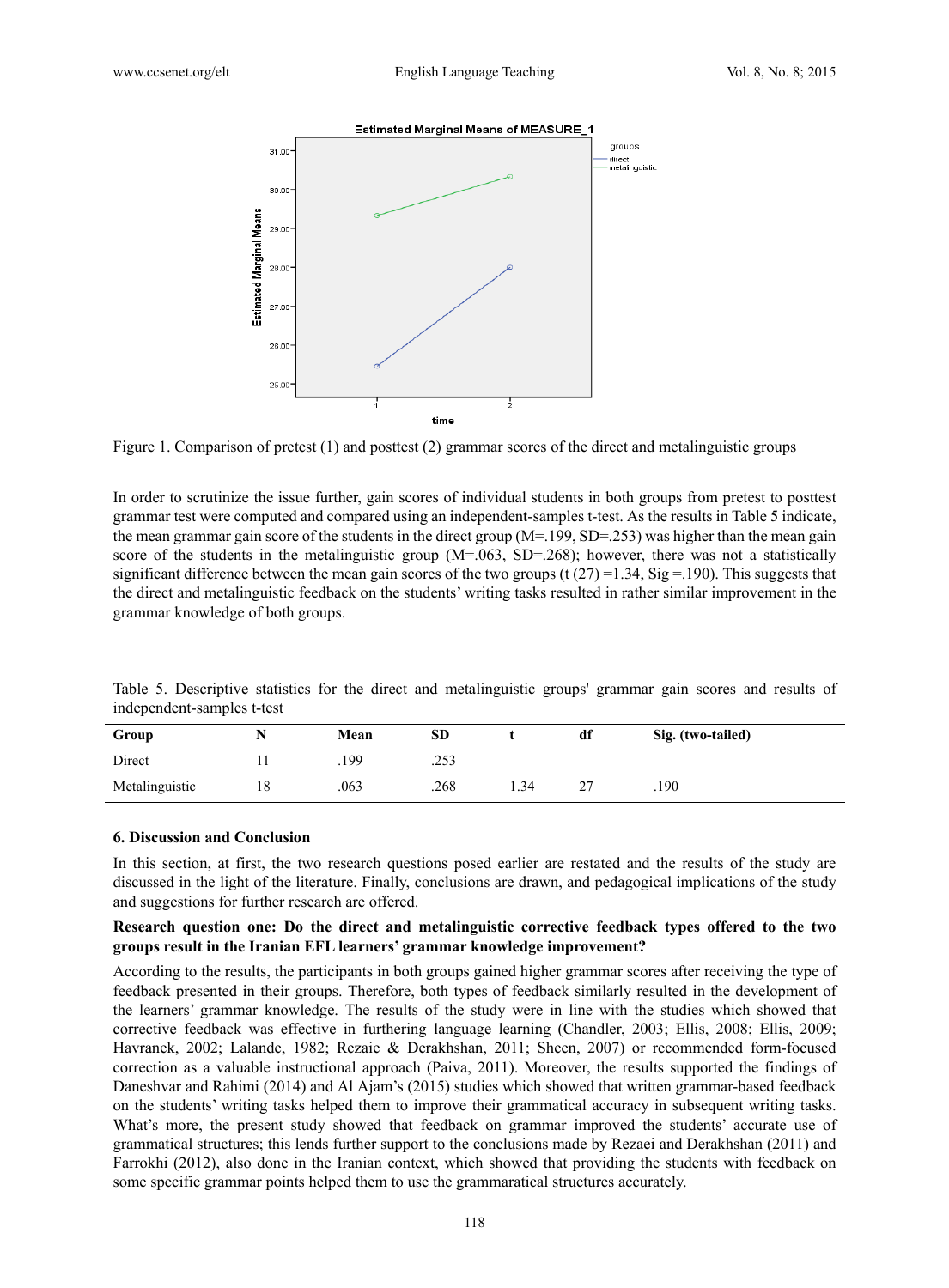However, the results are in contrast to some early researches which revealed that corrective feedback given to the students' writing had no effect or negative effect on their development (Cohen & Robin, 1976; Truscott, 1996, 1999, 2009). It is worth noting that the researchers who found feedback ineffective admitted that the feedback they provided was not systematic enough to result in language learning (Cohen & Robin, 1976; Fazio, 2001); whereas, the feedback provided in the present study was quite systemic in that the students in either group, based on the kind of errors, similarly received the respective type of corrective feedback after each task they did. Moreover, the students in both groups were supposed to revise their texts regardless of the treatment they received. It is suggested that revision was effective in improving the learners' grammar knowledge since revision is regarded as an important activity that helps students to benefit from the feedback they receive (Li  $\&$  Lin, 2007).

## **Research question two: Is there any significant difference between the effect of direct and metalinguistic written feedback on Iranian EFL learners' grammar knowledge?**

Descriptive statistics showed that the students who received direct feedback gained higher (gain) scores on the grammar test than the group who received metalinguistic feedback; however, the statistical analyses done through mixed-between subjects ANOVA and the t-test showed that there was not a statistically significant difference between the two groups in terms of their grammar scores. Thus, the answer to the second research question is that there was no significant difference in the effectiveness of the types of feedback that the students received. This finding is in contrast to the studies which showed that either direct or metalinguistic feedback was more effective in language learning (Ellis, 2009; Ferris & Roberts, 2001; Sheen, 2007). However, the obtained result may be accounted for by considering the fact that both groups received systematic corrective feedback; thus, both groups rather equally improved their grammar knowledge. Another explanation for the obtained result would be that direct and metalinguistic feedback provided were more in line with the students' needs since, as Rezaei and Derakhshan (2011) claimed, explicit types of feedback are more effective than implicit ones for Iranian students.

In sum, the results of the study revealed that corrective feedback on Iranian EFL learners' written drafts improved their grammar knowledge. However, the findings indicated that there were no significant differences between the grammar (gain) scores of the students who received direct feedback and those who received metalinguistic feedback. This implies that providing systematic direct and metalinguistic feedback can similarly result in the development of learners' grammar knowledge. Based on the results, it may be suggested that EFL writing teachers who intend to focus upon developing learners' grammar competency may equally benefit from direct or metalinguistic feedback at their discretion. Nevertheless, the results should be interpreted with caution since the study suffered from a couple of shortcomings. The first shortcoming concerns the design of the study: the two groups received treatment and there was no access to a third group to serve as the control group. Another limitation has to do with the small size of the sample and, thus, the rather small variation observed in the performances of the students in the two groups which may have adversely affected the results. Therefore, further studies may be conducted with a larger sample including a control group so as to verify the results of the present study.

#### **References**

- Al Ajam, A. (2015). The Effect of Written Corrective Feedback on Omani Students' Accuracy in the Use of English Prepositions. *Advances in Language and Literary Studies, 6*(1), 61-71.
- Chandler, J. (2003). The efficacy of various kinds of error feedback for improvement in the accuracy and fluency of L2 student writing. *Journal of second language writing, 12*(3), 267-296. http://dx.doi.org/10.1016/S1060-3743(03)00038-9
- Chuang, W. (2005). *The effects of four different types of corrective feedback on EFL students' writing in Taiwan*. Retrieved, November 3, 2013 from the ERIC database. (EJ1032499)
- Cohen, A. D., & Robbins, M. (1976). Toward assessing interlanguage performance: The relationship between selected errors, learners' characteristics, and learners' expectations. *Language Learning, 26*(1), 45-66. http://dx.doi.org/10.1111/j.1467-1770.1976.tb00259
- Cohen, J. W. (1988). Statistical power analysis for the behavioral sciences (2<sup>nd</sup> ed.). Hillsdale, NJ: Lawrence Erlbaum Associates.

Daneshvar, E., & Rahimi, A. (2014). Written corrective feedback and teaching grammar. *Procedia, 136*, 217-221.

Ellis, R. (2008). *The study of second language acquisition* (2<sup>nd</sup> ed.). New York: Oxford University Press.